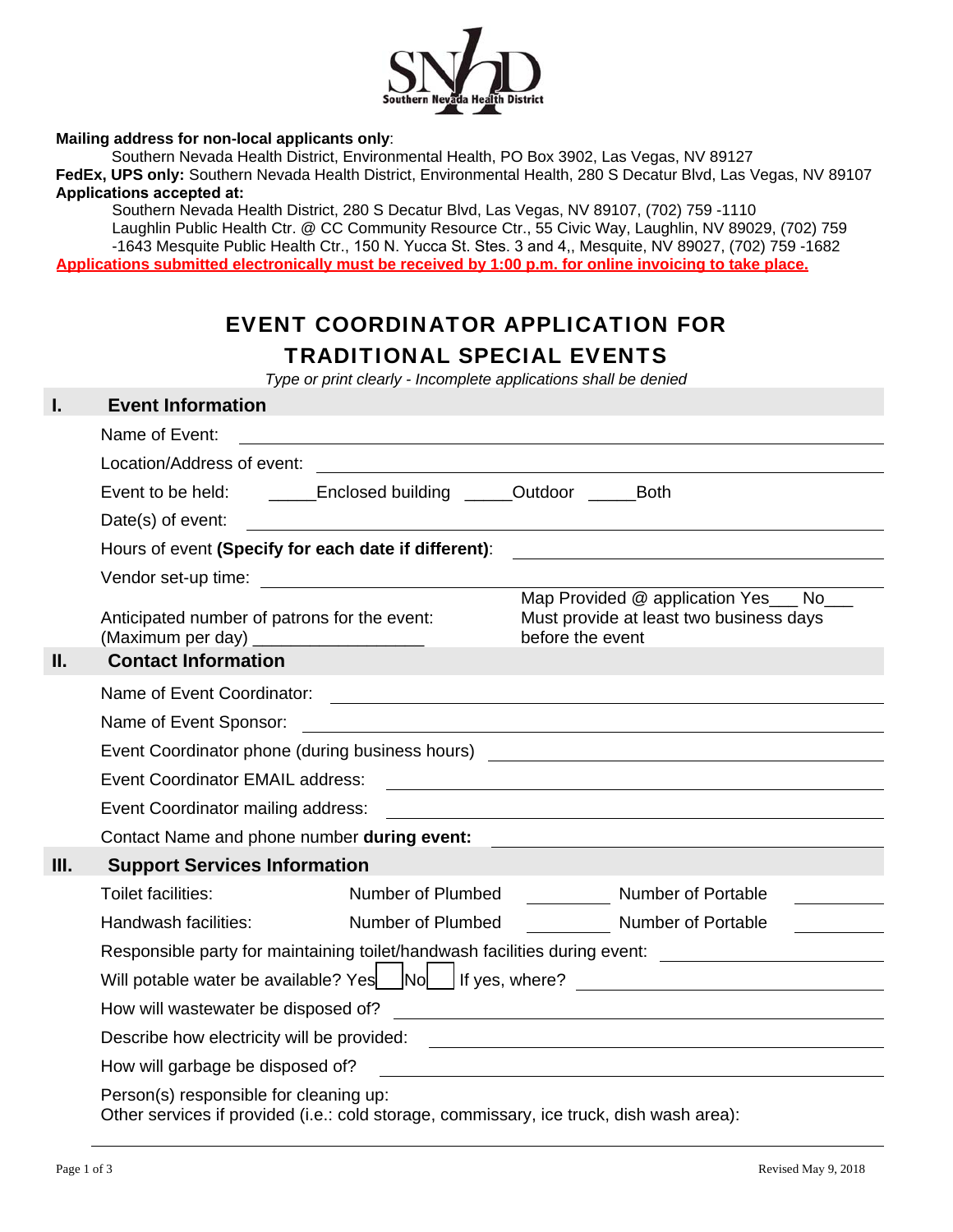## **IV. Vendor Information**

List **ALL** vendors with point of sale at booth including Annual Itinerant Operators and Mobile Vendors. **Each point of sale vendor is required to submit a Temporary Food Establishment Application for Special Event, except currently permitted Annual Itinerants and Mobile Vendors.** \*TFE=Temporary Food Establishment; AI = Annual Itinerant; or MV=Mobile Vendor

Food and beverages booths where money is exchanged. Booths where food is sampled and product is sold.

|                      |             | Type of<br>Permit<br>$(*$ TFE, |        |                                       |
|----------------------|-------------|--------------------------------|--------|---------------------------------------|
|                      | PR#         | Al or                          | Phone  |                                       |
| <b>Business Name</b> | (AI and MV) | MV)                            | Number | Food/Beverage Served or Sold          |
|                      |             |                                |        |                                       |
|                      |             |                                |        |                                       |
|                      |             |                                |        |                                       |
|                      |             |                                |        |                                       |
|                      |             |                                |        |                                       |
|                      |             |                                |        |                                       |
|                      |             |                                |        |                                       |
|                      |             |                                |        |                                       |
|                      |             |                                |        |                                       |
|                      |             |                                |        |                                       |
|                      |             |                                |        |                                       |
|                      |             |                                |        |                                       |
|                      |             |                                |        | (Attach additional page if necessary) |

**Will there be any food or beverage offered at your event, without direct point of sale/money**  exchange at the booth? Yes\_ No\_ If yes, list all vendors serving Time/Temperature Control **for Safety (TCS) or open food** 

If there is an admission fee or similar compensation associated with this service, the activity constitutes a tasting event and booth inspection fees apply. (Fees are applied at 1-10 beverage only or 1-5 mixed food and beverage tasting booths\*)

| <b>Business Name</b><br>(booth # if applicable) | <b>Contact Name</b> | Phone<br>Number | Food/Beverage Served                  |
|-------------------------------------------------|---------------------|-----------------|---------------------------------------|
|                                                 |                     |                 |                                       |
|                                                 |                     |                 |                                       |
|                                                 |                     |                 |                                       |
|                                                 |                     |                 |                                       |
|                                                 |                     |                 |                                       |
|                                                 |                     |                 | (Attach additional page if necessary) |

**\*Total # beverage tasting booths: \_\_\_\_\_\_\_ Total # food tasting booths: \_\_\_\_\_\_\_\_**